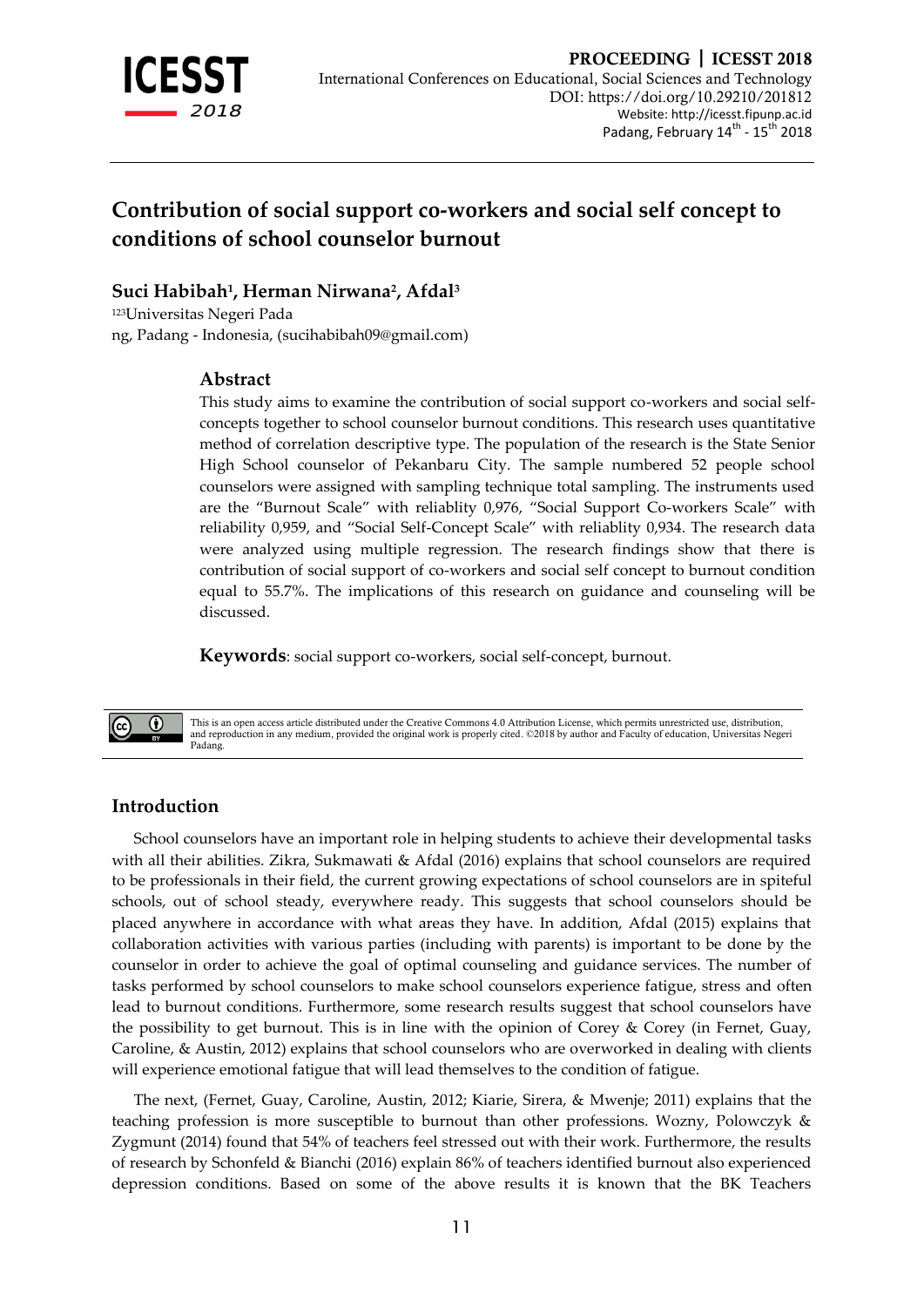experience a stressful condition that if this continues to be left then will deliver the teacher on the condition of burnout. Chernis (1980) describes burnout as a change of attitude and behavior in the form of psychological withdrawal from work, such as keeping the distance with clients and being cynical with them, ditching, often late, and the desire to move strong work. Based on the above opinion, it can be concluded that burnout is a condition of physical, emotional and mental fatigue that makes a person behave psychologically withdraw from work in response to excessive stress. Burnout is also interpreted as a depressed condition in work or lose spirit in doing the job. Maslach & Leiter (1997) suggests three dimensions of burnout: (1) exhaustion experienced by a person at work can cause a person to feel things overload, both emotionally and physically, (2) cynicism (cynicism) which makes a person take a cold and distant attitude toward the work, and the people around him, (3) ineffectiveness is an ineffective feeling, feeling less and less capable of doing the job.

Based on interviews with 5 school counselors from several high schools Pekanbaru on February 6 & 7, 2017 it was found that school counselors often felt headaches after coming home from school, disrupted appetite, while facing students sometimes less able school counselors to control emotions such as anger and snarling in providing counseling services, school counselors feel underprivileged while performing their duties, finding it difficult to work with some of the subject teachers who demand a change of child in the immediate aftermath of counseling. For school counselors the number of students is not proportional to the number of school counselors available, feeling saturated with negative judgments about guidance and counseling performance. school counselors feel bored with the same student problems. Based on the above interviews it can be concluded that school counselors are beginning to show symptoms of burnout with fatigue, decreased energy, physical distress such as headache, difficulty eating, tend to be indifferent, keep a distance from work, and feel cynical with others. Burnout is influenced by several factors. Maslach and Leiter (1997) explain that the causes of burnout can be seen from six forms of nonconformity between people and their work: workload, lack of system control, inadequate rewards, disruption of community system in work, loss of justice, and value conflict. Furthermore, Gold and Roth (1993) suggested factors affecting burnout among teachers; lack of social support, demographic factors, self-concept, role of conflict (role of ambiguity), and isolation.

Based on the above opinion there are several factors that affect burnout one of them social support. Social support is needed by school counselors to prevent burnout, with the social support of school conselors is better able to strengthen themselves in the face of stressful situations in work and able to overcome the existing problems. Taylor, Peplau, and Sears (2009) argue in the face of pressing events, individuals need social support. Individuals with high social support can cope with stress more successfully than those with less social support. Fraizer (in Baron and Byrne, 2002) explains that social support is very useful to help a person in dealing with stressful conditions. Ganster, Fusilier, and Mayes (1986) argue that sources of social support can come from family, co-workers, and superiors. Furthermore, Barak, Nissly, and Levin (2001) also explained that the lack of social support had a negative impact on teachers in dealing with stress on the job. This is also supported by the Adawiyah (2013) study that there is a very significant negative relationship between social support and burnout tendencies. From the above explanation it can be seen that the social support of coworkers is a factor affecting the condition of school counselors burnout.

Factors that cause burnout conditions not only lack of social support, but also there are other factors that become sources of someone experiencing burnout one of them is self concept. Self-concept is necessary for someone to avoid burnout. Maslach (in Schaufeli, Maslach, & Marek, 1993) suggests that individuals who have a negative self-concept are susceptible to burnout conditions, characteristic of individuals who have negative self-concepts that are not confident and have low self-esteem. Strang (in Mudjiran, 2007) argues that social self-concept is a person's opinion of the quality of himself, how others view him or her social ability, social success, this can increase individual confidence and will develop positive self-concept.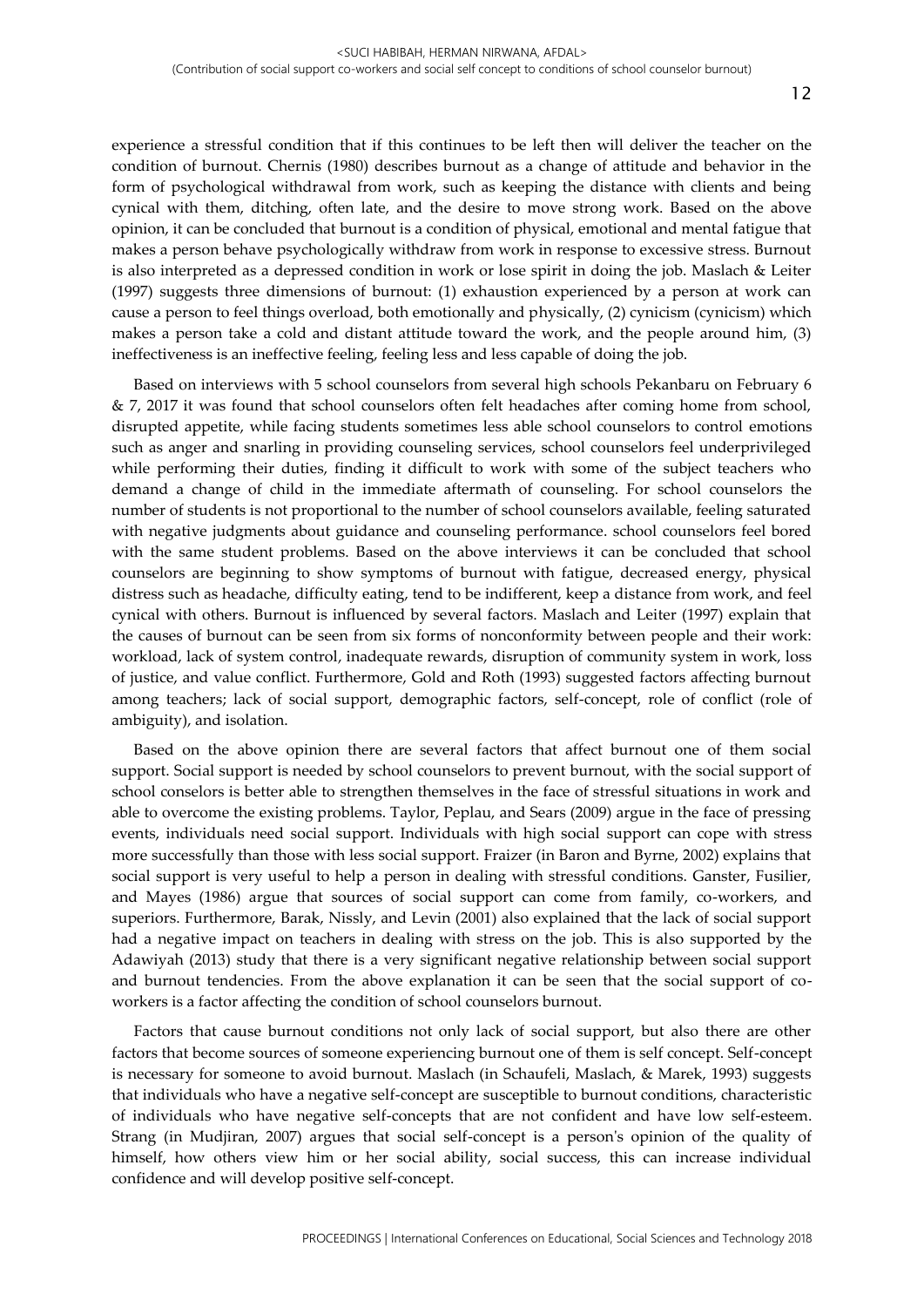The results of Rad & Nasir (2010) explains that self-concept plays an important role in work, feelings and behavior. teachers who have a positive self-concept about themselves will experience fewer symptoms of stress and burnout. In line with research conducted by Howard (in Rad & Nasir 2010) found that individuals with high burnout tend to have a negative self-concept. Based on the phenomenon and data above, it was revealed that there are symptoms of school counselors starting to experience Burnout in performing their duties as school counselors. therefore the researchers feel the need to conduct research to examine and analyze in depth about factors related to the condition that is the contribution of social support co-workers and social self-concept of the condition of school counselor burnout.

The purpose of this research is to know the description of social support co-workers, social self concept and burnout condition. The next objective is to find out the amount of social support contribution of co-workers and social self-concept of burnout condition. The results of this study can be used as a tool for stakeholders to work together to overcome and prevent burnout conditions in school counselors.

## **Method**

This research uses quantitative approach with correlational descriptive type. Population this research is all counselor of high school of Pekanbaru which number 52 people. The sample in this research is 52 school counselors. The sample is determined by the total sampling technique or the saturated sample. The instrument used is "Burnout Scale" with reliability 0.976, "Social Support Scale of Workers" with 0.959 reliability, "Social Concept Scale" with reliability 0.934. With Likert scale model. To know the contribution of independent variable to dependent variable, then the data is analyzed by multiple regression. Data analysis was assisted by using SPSS program version 20.00.

### **Results and Discussion**

### **Social Support Contribution of Co-Worker and Social Self Concept of School Counselor Burnout Condition**

The results of the analysis show that social support of co-workers and social self-concept contribute negatively to the burnout condition. Result of contribution social support of co-worker and social self concept of school counselor burnout condition can be seen in table 1. Results of Coefficient Regression Test Social Support Co-Worker and Social self concept of school counselor burnout.

| Table 1.                                                                                   |   |          |      |  |
|--------------------------------------------------------------------------------------------|---|----------|------|--|
| Results of Coefficient Regression Test Social Support Co-Worker and Social Self Concept Of |   |          |      |  |
| <b>School Counselor Burnout.</b>                                                           |   |          |      |  |
| <b>Variabel</b>                                                                            | R | R Sauare | Sig. |  |

 $X_1X_2 - Y$  -7,747 0,557 0.000

Table 1 shows the R value of -0.747, which shows coefficient regression of social support of coworkers and social self-concept of burnout condition. R Square value of 0.557, means 55.7% of social support co-workers and social self-concept of burnout condition, with a significance level of 0.000. The results of the analysis show that social support of co-workers and social self-concept contribute negatively to the burnout condition. That is, the higher the social support of co-workers and social self-concept, the lower the burnout condition of school counselors, or vice versa. Therefore, to reduce the condition of school counselor burnout then one way to increase social support co-workers and social self-concept on school counselor.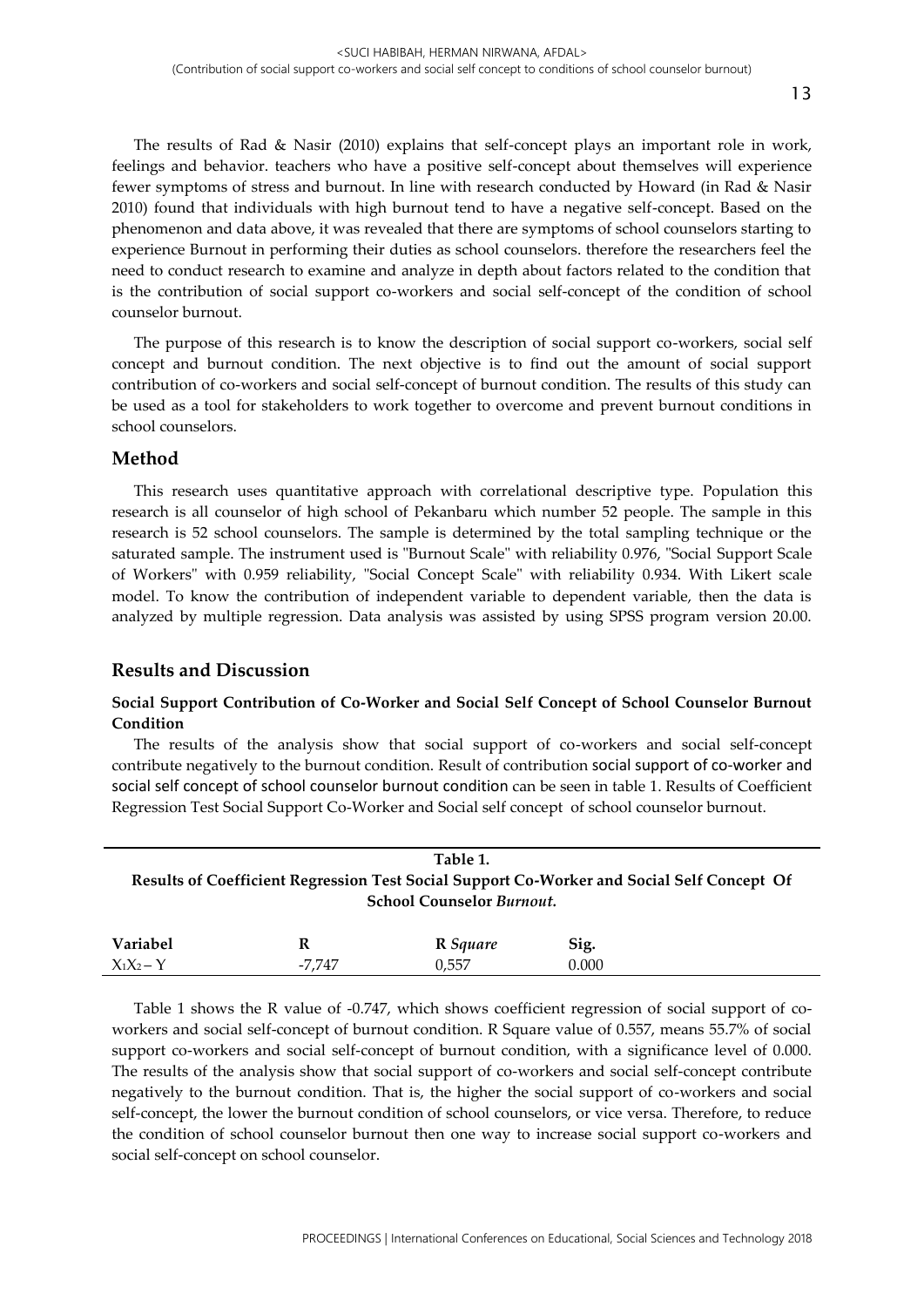The analysis results have been described, that the social support variables of co-workers and social self-concept can be used to predict the burnout condition variable. In the following sections we will explain the discussion for each variable. Social Support Contribution and Social Concept of School Counselor Burnout Condition. The results showed that social support co-workers and social selfconcepts together contribute significantly to the condition of school counselor burnout. This finding is obtained based on the series of data analysis that the regression coefficient of -0.747. The coefficient of determination (R Square) of social self concept and social support of colleagues collectively to the condition of burnout of school counselor is 0.557. That is, the contribution of social support variables of co-workers and social self-concept together to the condition of burnout school counselors 55.7%, while the rest (100% -55.7% = 44.3%) is explained by other variables not examined in this study. It is revealed that social support co-workers and social self-concepts together can be a factor that influences the condition of school counselor burnout.

The mutual contribution of the social support of co-workers and social self-concept due to the interaction between the two variables. If school counselors have high social support, and have a positive social self-concept, then school counselors will tend to have low burnout conditions. Vice versa, if school counselors get low social support from co-workers and have negative self-concept, then school counselors will tend to have high burnout conditions. If one of the social support variables is high co-worker and social self-concept is low, it will be able to reduce burnout condition. Thus, the deficiencies in one variable will be offset by the surplus of other variables. Therefore, the relationship between the two variables together with the condition of school counselor burnout, because of the interaction between the two variables. The factors that affect the condition of burnout in school counselors according to Gold & Roth (1993) are as follows: 1) lack of social support, 2) demographic factors (demographic factors), 3) self-concept self), 4) role conflict and role ambiguity (role conflict and role ambiguity), 5) isolation (isolation).

Schaufeli & Greenglass (2001) explains that social support will be able to reduce fatigue because it can provide important information, and emotionally beneficial to workers. Laily (2011) explains that the condition of fatigue in work can happen or not depends on how big the individual worker educators view the work environment and social support that exist within the organization. Similarly, Barak's study, Nissly, & Levin (2001) explains that lack of social support negatively impacts teachers and their ability to cope with stress in work. Adawiyah (2013) explains there is a very significant negative relationship between social support and burnout tendencies. Those with high social support are less likely to experience burnout in work. Furthermore, Kwook & Wai (in Ibrahim, 2014) explain that social support can have a positive effect on psychological well-being.

Sarafino & Smith (2011) explains that individuals who receive social support believe that they are loved, valued and a part of social networks (such as family, community or organization) and assume that they can get the necessary help whenever from other people or social networks. Furthermore, Hadipranata (1999) describes supportive colleagues will create a helpful, friendly and cooperative situation that will create a pleasant work environment and can lead to satisfaction in work and avoid saturation in work.

The next factor that affect the condition of burnout is self concept. This is in line with the results of research Rad & Nasir (2010) explains there are significant differences in saturation and career selfconcept between male and female teachers. Furthermore, it was found that there was a negative correlation between career self-concept and burnout. In line with research conducted by Howard (in Rad & Nasir 2010) found that individuals with high burnout tend to have a negative self-concept.

Negative social self-concept negatively affects people's behavior that will affect their lives, such as work and interaction with others. Thus, school counselors are vulnerable to burnout if they have a negative self-concept. This is in line with Dembo's opinion (in Kraebber & Greenan, 2012) states that positive self-concept is important for all individuals, because self-concept is a person's ideas or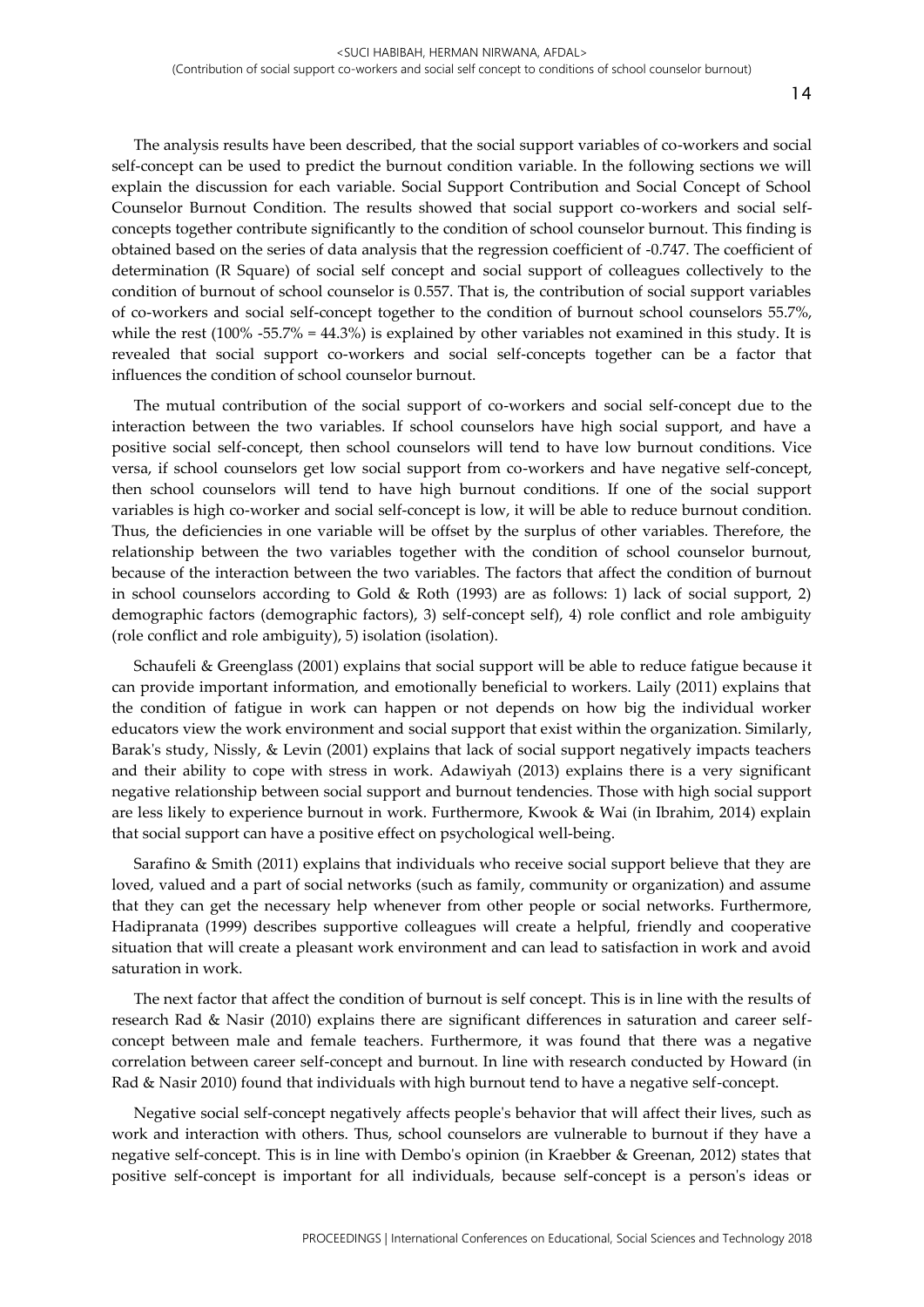perceptions about himself. Self-concept has a big influence on the behavior displayed by the individual, if the self-concept of positive individuals will be born a positive pattern of behavior.

Furthermore, Gold & Roth (1993) explains that individuals who have a positive self-concept more able to cope with stress and more able to maintain a sense of self-esteem when under pressure. One often feels that self-esteem and sense of belonging will have an influence when one feels disappointed and discouraged. Maslach (in Schaufeli, Maslach, & Marek, 1993) suggests that individuals who have a negative self-concept are susceptible to burnout conditions, characteristic of individuals who have negative self-concepts that are not confident and have low self-esteem. It explains that positive social self concept is very important for BK Teachers to be able to improve all the potential that is in him and able to interact with other people in the work environment or daily life.

The results of Amelia & Zulkarnain (2005) explains that there is a role of self-concept to the level of burnout. Therefore, employees can make self-concept as the basis and benchmark in reducing burnout level. As for ways to improve self-concept among others is more to know who we are and the potential that exists within ourselves also the deficiencies that exist within us, putting the expectations in accordance with the abilities that exist on it, and always respect themselves. So that burnout can be avoided.

Based on the above explanation reinforce, that there are several factors that can give effect to the condition of burnout, such as social support co-workers and social self-concept. Furthermore from the results of hypothesis testing, presumably can be a reference for Teacher BK in overcoming the burnout condition.

### **Conclusions**

This research can be concluded that school counselors have an important role in helping students to achieve the development tasks it has. The number of tasks performed by school counselors makes it vulnerable to burnout conditions. this study explains that social support of co-workers and social self-concept contribute to the condition of school counselor burnout. Therefore, to reduce the condition of school counselor burnout then it needs to be improved social support co-workers and social self-concept. If the social support of co-workers and social self-concept is increasing then it will reduce the burnout condition of school counselors.

Therefore, school counselors are expected to develop positive self-concept and improve the quality of social relationships with colleagues in order to social support colleagues who can help school counselors overcome the problems encountered in working with stress management training, group discussions, MGBK and discussion other professionals, familiarize the cooperation among teachers, implement a gathering program that can tie the relationship between teachers, and create a competitive and harmonious relationship. So with the comfort and atmosphere conducive school counselors are expected to cope and prevent the occurrence of burnout conditions. in addition, the principal is expected to maximize his role in guidance counseling and counseling services so that school counselors avoid burnout conditions.

#### **References**

Adawiyah, R. A. R. (2013). Kecerdasan Emosional, Dukungan Sosial & Kecenderungan Burnout*. Pesona Jurnal Psikologi Indonesia, 2*(2), 99-107.

Afdal, A. (2015). Kolaboratif: Kerangka kerja konselor masa depan. *Jurnal Konseling dan Pendidikan*, *3*(2), 1-7.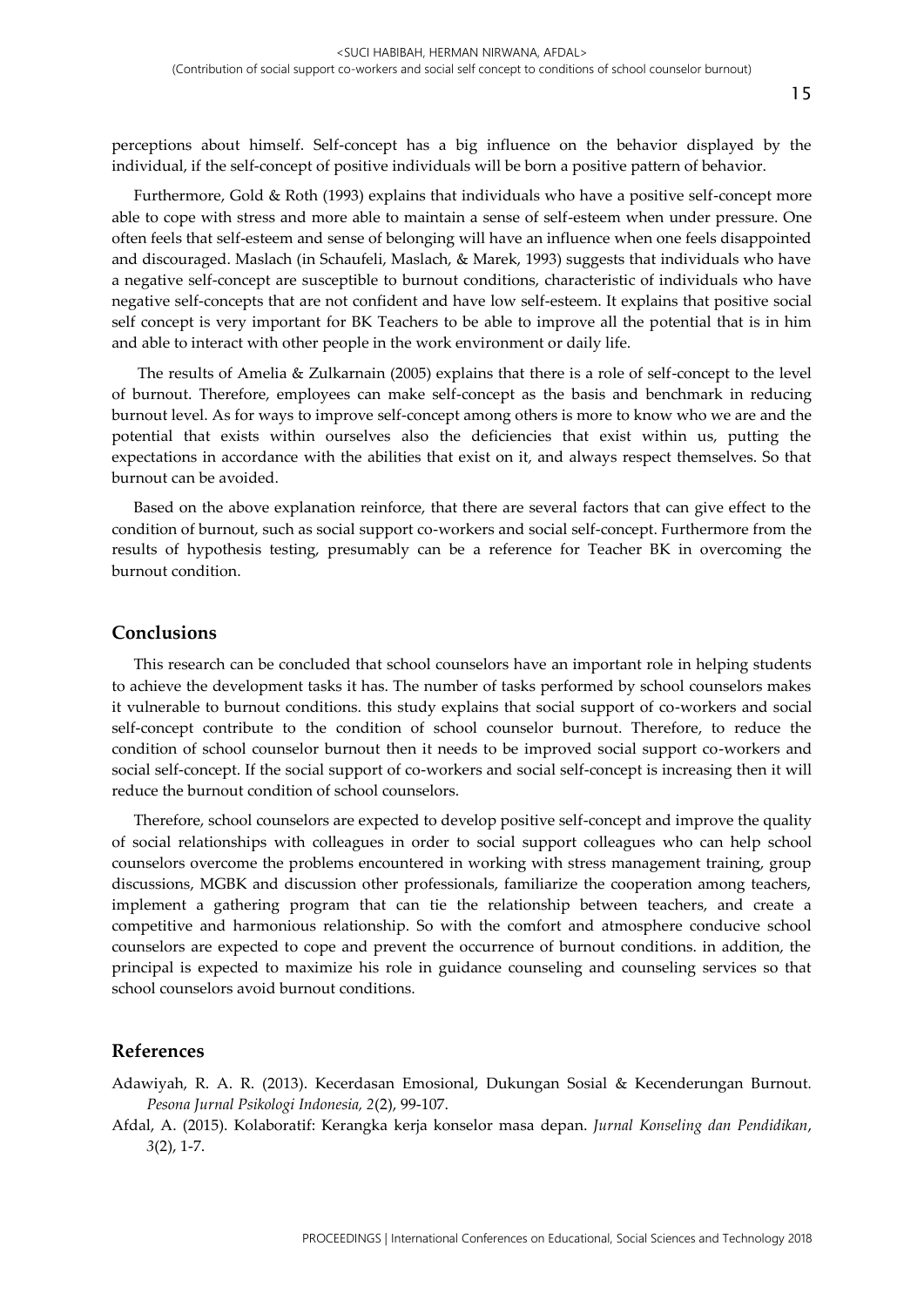- Amelia, R., & Zulkarnain, Z. (2005). Konsep Diri dan Tingkat Burnout pada Karyawan yang Bekerja di Instansi Pelayanan Masyarakat. *Psikologika: Jurnal pemikiran dan penelitian psikologi*, *10*(19), 41- 49.
- Astarini, D., Nirwana, H., & Ahmad, R. (2016). Hubungan antara Konsep Diri Sosial, Persepsi Siswa tentang Dukungan Sosial Orangtua, dan Teman Sebaya dengan Komunikasi Interpersonal Siswa dan Implikasinya terhadap Pelayanan Bimbingan dan Konseling. *Konselor*, *5*(4), 247-257.
- Barak, M., Nissly., & Levin. (2001). Antecedents to Retention and Turnover among Child Welfare, Social Work, and Other Human Service Employees: What can we learn from past research? a review and metanalysis. *The Social Service Review*, *75*(4), 625-661.
- Baron, R. A., & Byrne, D. (2002). *Psikologi Sosial Jilid 1.* Terjemahan oleh Ratna Djuwita. Jakarta: Bumi Aksara.
- Bataineh, O., & Alsagheer, A. (2012). An Investigation of Social Support And Burnout among Special Education Teachers in the United Arab Emirates. University of Sharjah, *27*(2), 5-13.
- Blazer, C. (2010). "Teacher Burnout". *Information Capsule Research Services Office of Assesment, Research, and Data Analysis,* 1003, 1-19.
- Burns, R. B. (1993). *Konsep Diri Teori, Pengukuran, Perkembangan, dan Perilaku*. Terjemahan oleh Eddy. Jakarta: Arcan.
- Cherniss, C. (1980). *Staff Burnout: Job stress in the human services*. London: Dage Publications
- Fernet, C., Guay, F., & Austin, S. (2012). Predicting Intraindividual Changes in Teacher Burnout: The role of perceived school environment and motivational factors. *Journal Teaching and Teacher Education*, 28, 514-525.
- Ganster, D. C., Fusilier, M. R., & Mayes, B. T. (1986). Role of Social Support in The Experience of Stress at Work*. Journal of Applied Psycholog,* 71, 102*-*110.
- Gold. Y., & Roth, R. A. (1993). *Teachers Managing Stress and Preventing Burnout: The professional health solution*. London: The Flamer Prees.
- Gunduz, B. (2012). Self Efficacy and Burnout in Professional School Counselors. Mersin University, *12*(3), 1761-1767.
- Herr, E. L., & Cramer, S. H. (1984). *Career Guidance and Counseling Through the Life Span*. Boston: Little Brown Company
- Kiarie, J. M., Sirera, A., & Mwenje, M. (2011). The Effect of Burnout on Teacher Counselors Work Engagement. *Kenyan Journal of Guidance, Counseling and Psychology*, *1*(1), 24-37.
- Laily, N. (2011). Burnout Tenaga Pendidik Wanita Ditinjau dari Lingkungan Kerja *Psikologis* dan Dukungan Sosial. *Prosiding Seminar Nasional & Internasional*, *1*(1), 92-100.
- Maslach, C., & Leiter, M, P. (1997). *The Truth About Burnout*. San Francisco: Jossey Bas.
- Mudjiran. (2007). *Perkembangan Peserta Didik*: Bahan pembelajaran untuk tenaga kependidikan sekolah menengah. Padang: UNP Press.
- Purba, J., Yulianto, A., & Widyanti, E. (2007). Pengaruh Dukungan Sosial terhadap Burnout pada Guru. *Jurnal Psikologi, 5*(1), 77-87.
- Rad, A. Z., & Nasir, R. (2010). Burnout and Career Self Concept among Teachers in Mashhad, Iran*. Procedia Social and Behavioral Sciences*. Universiti Kebangsaan Malaysia, *7*(C), 464–469.
- Sarafino, E. P., & Smith, T. W. (2011). *Health Psychology: Biopsychosocial interactions*. Hoboken: Jhon Willey dan Sons, In
- Schaufeli, W. B., Maslach, C., & Marek, T. (1993). Profesional *Burnout*: *Recent developments in theory and research.* Washington DC: Routledge the Taylor & Francis Group.
- Schonfeld, I. S., & Bianchi, R. (2016). Burnout and Depression: Two enities are one?. *Journal of Clinical Psychology*. *72*(1), 22-37.
- Taylor, S. E., Peplau., & L. A., Sears, D.O. (2009). *Psikologi Sosial (edisi ke dua belas)*. Jakarta : Kencana Prenada Media Group.
- *Undang-undang Nomor 20 Tahun 2003 tentang Sistem Pendidikan Nasional*. Jakarta: Kementerian Pendidikan Nasional.